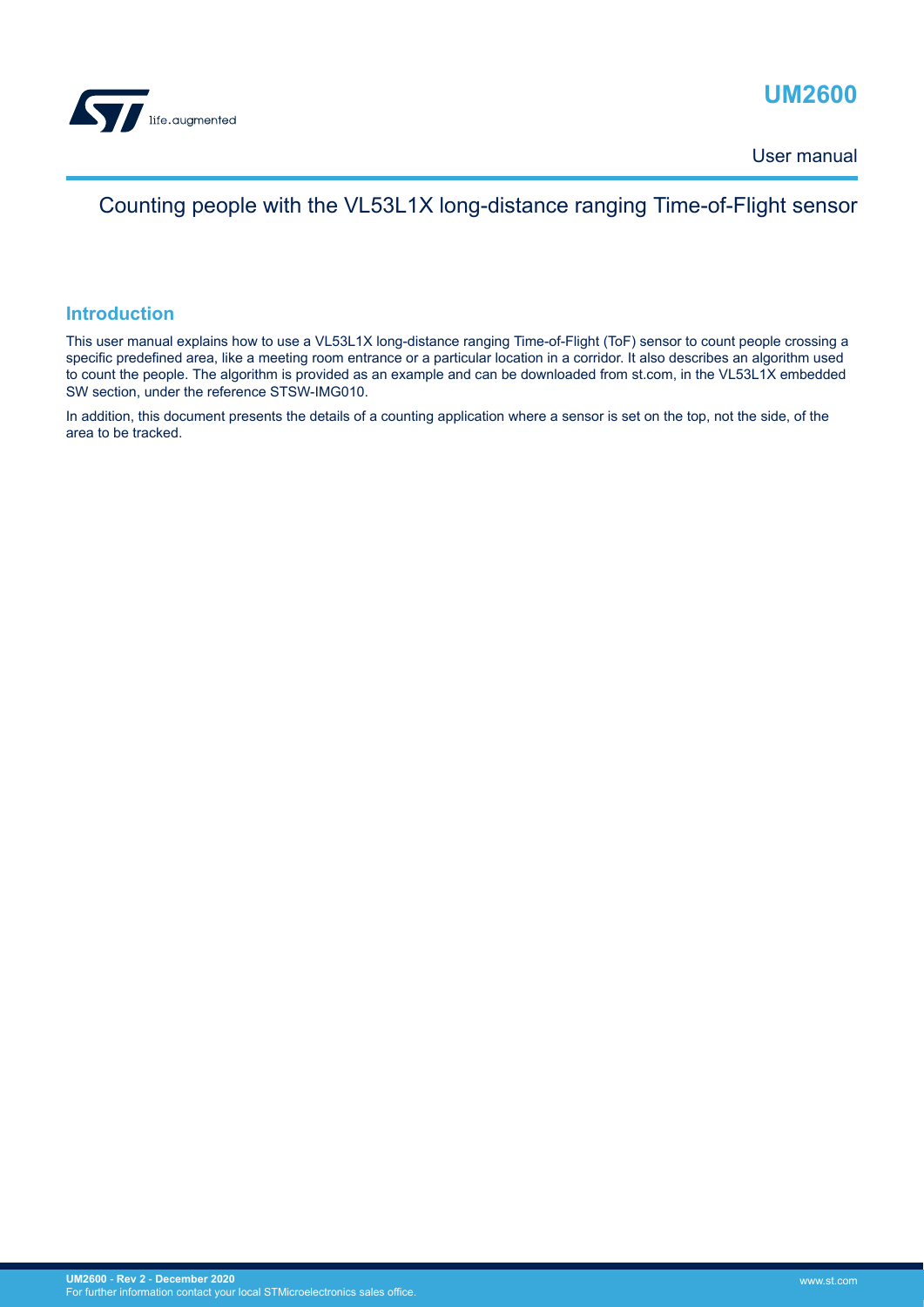# <span id="page-1-0"></span>**1 Acronyms and abbreviations**

### **Table 1. Acronyms and abbreviations**

| Acronym/abbreviation | <b>Definition</b>             |
|----------------------|-------------------------------|
| FoV                  | field of view                 |
| <b>SPAD</b>          | single photon avalanche diode |
| <b>SW</b>            | software                      |
| ToF                  | Time-of-Flight                |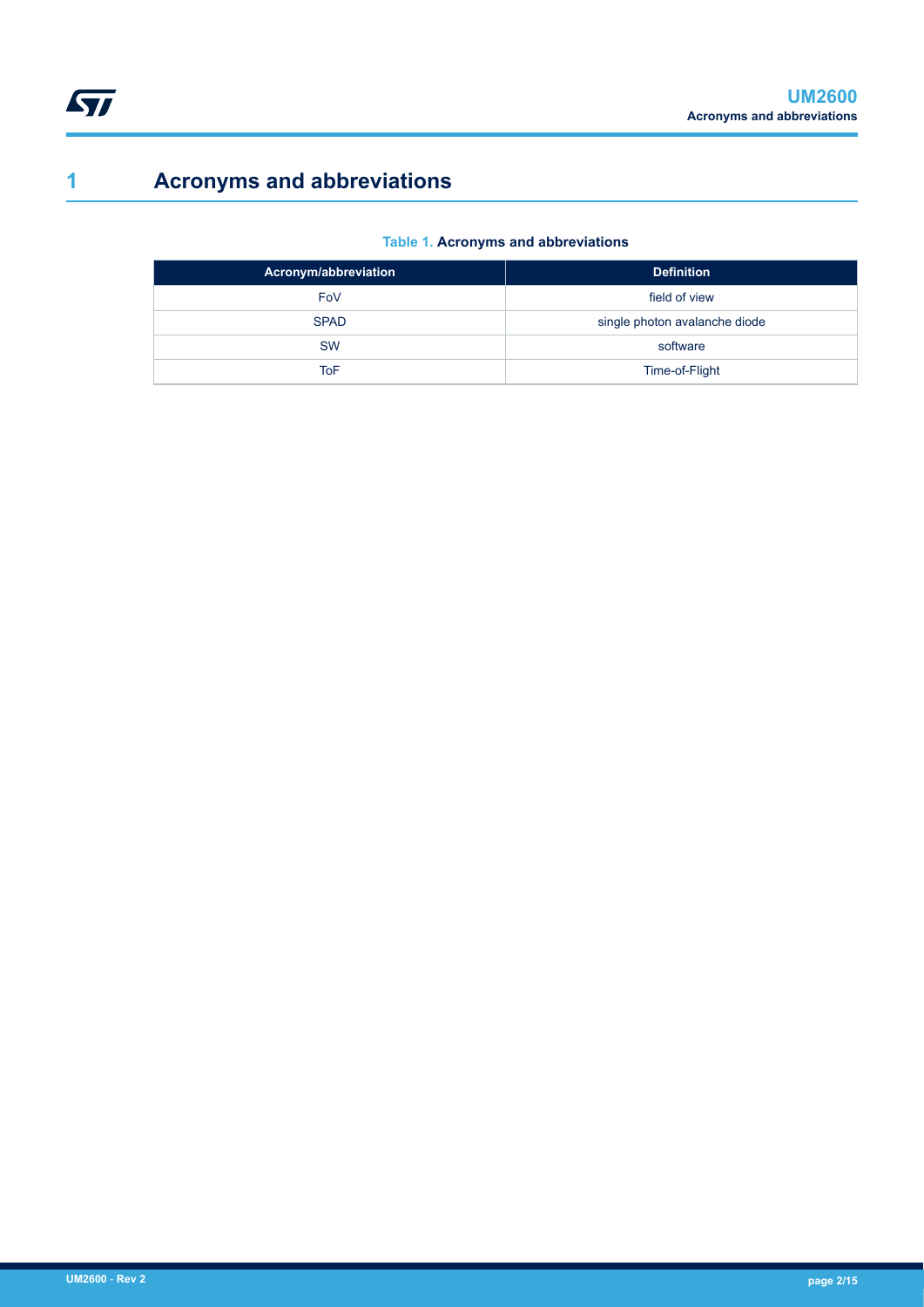## <span id="page-2-0"></span>**2 Overview**

Counting people with the VL53L1X consists of using the multiple zones of the sensor receiving SPAD area, and of configuring it with two distinct fields of view (FoV), to alternatively get a ranging distance from them and consequently recognize the movements of a person. Using this method, the number of people occupying a meeting room, accessible from a reasonably narrow access, is known at all times by detecting the entrances and exits of the attendees.

By measuring and analyzing the distances of targets within the FoVs of a front and back zone (see figure below and [Figure 3. Front and back zones](#page-3-0)), a simple algorithm can detect the direction a person crosses the area under the two FoVs. This algorithm "understands" that someone is under one of the FoV as long as the distance measured by the sensor under this FoV is between 0 and a threshold value specified in mm.





From a timing perspective, the sensor alternatively ranges on each of the two zones, for a very short period of time in milliseconds. It is possible to determine in which direction a person crosses the area, depending in which order this person has been detected in the two zones, as shown in the figure below.

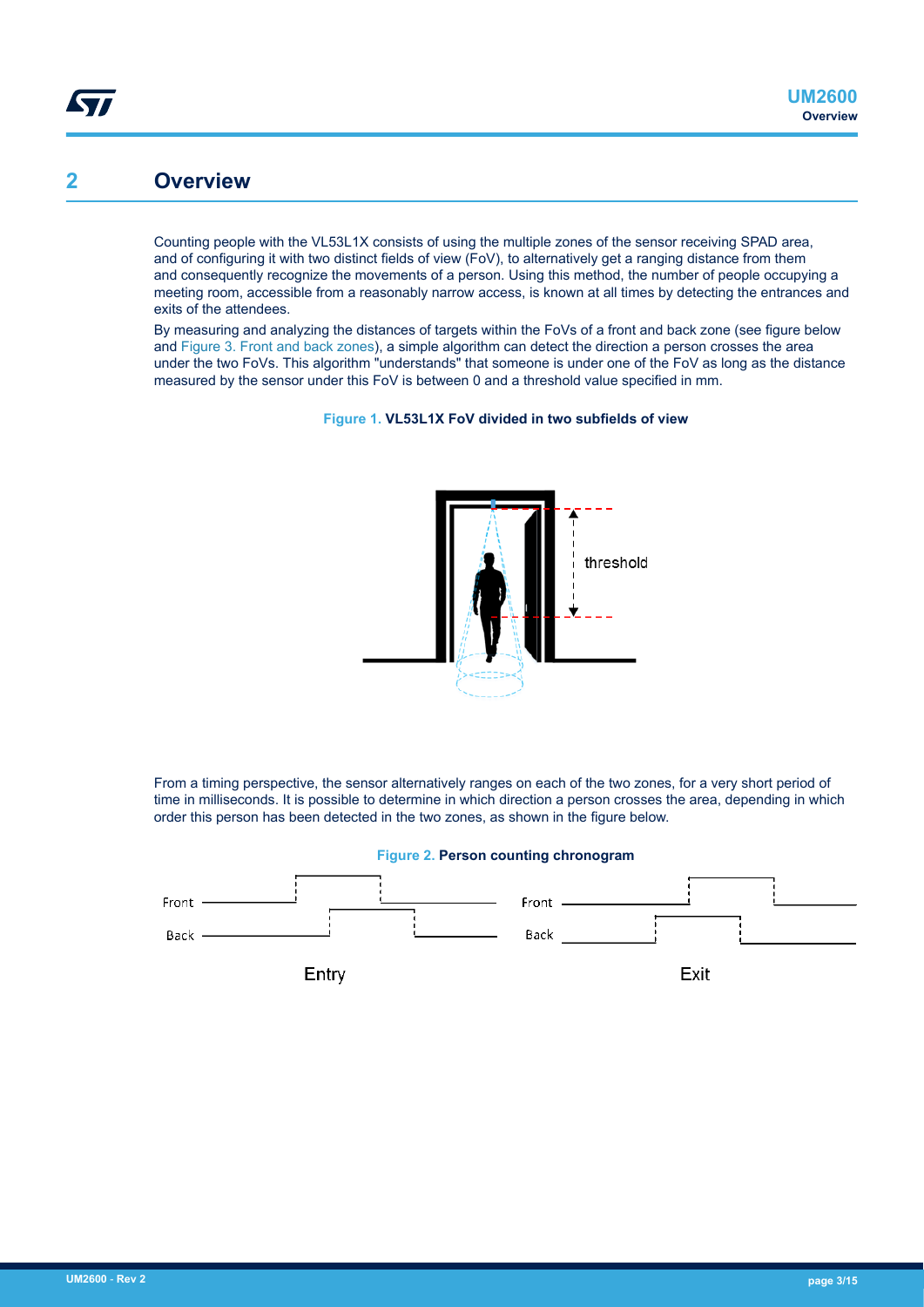## <span id="page-3-0"></span>**3 Algorithm description**

The counting algorithm example relies on a list of states that have to occur in a certain order to detect if a person has crossed the specified area and in which direction this area has been crossed. These states are stored in a list and compared to two default lists of states that represent how the area is crossed in two different directions. When no-one is seen in either of the two zones, the list of states is reset.

If we consider that a person detected in the front zone equals 2, and a person detected in the back zone equals 1, the algorithm adds the value of the two states and stores the result as soon as it changes.

Eventually, if the consecutive states in the list are 0, 1, 3, 2, 0 or 0, 2, 3, 1, 0 this means a person has been detected in one direction or the other, as described in Figure 4. List of status values.



#### **Figure 3. Front and back zones**

#### **Figure 4. List of status values**

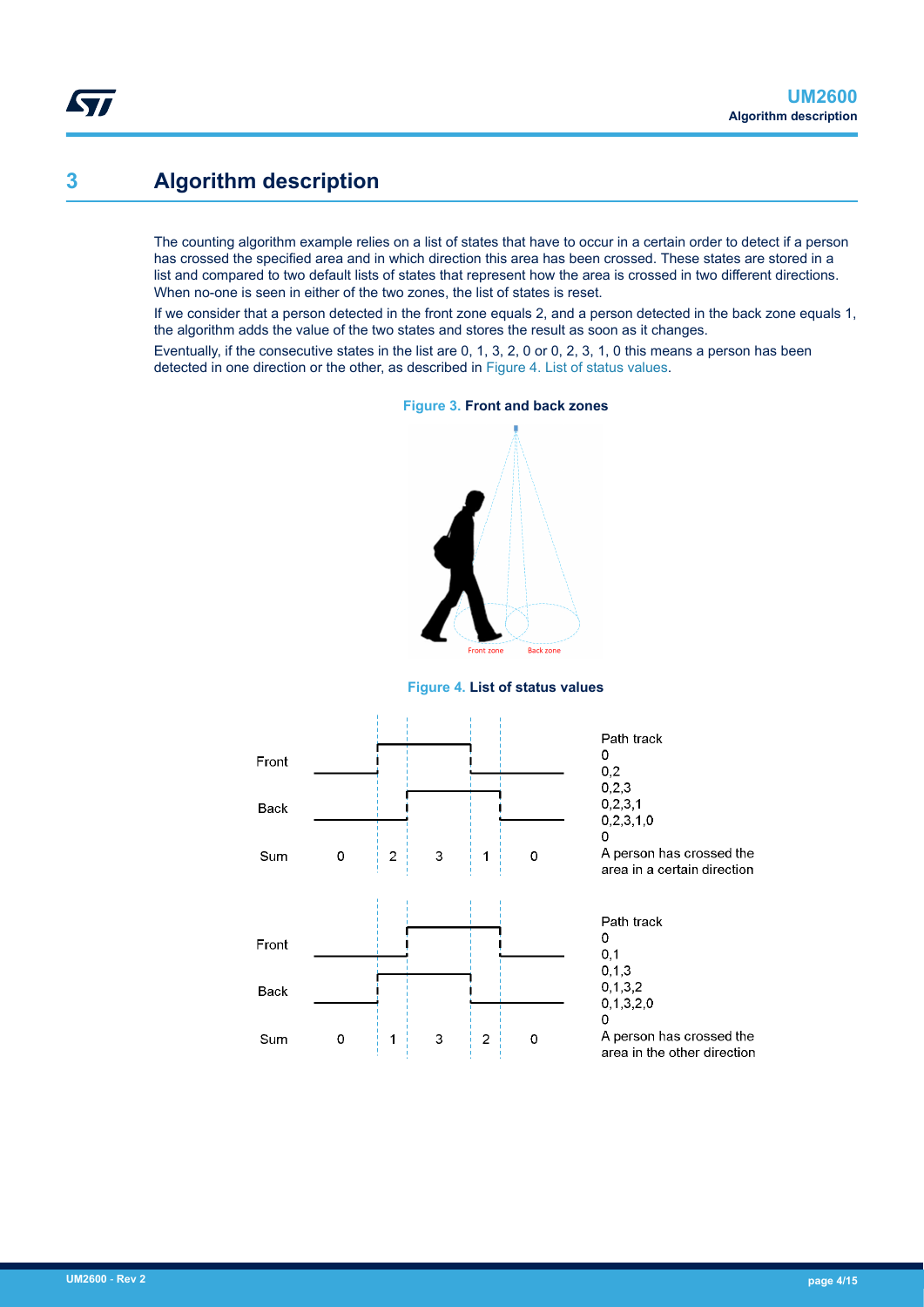## **4 Hysteresis**

<span id="page-4-0"></span>57

The algorithm validates a crossing event only when a person has fully crossed the two zones. It does not validate the event when the person remains for a long time under the FoV or when the person decides to return from the place he came from.

This is illustrated in the figure below: the algorithm stops and the list of states is reset as soon as no-one is detected in any of the two FoVs.



#### **Figure 5. Hysteresis principle**

Path track  $\Omega$ 

 $0.2$  $0,2,3$ 

 $0.2.3.2$  $0,2,3,2,0$  $\overline{0}$ Someone entered the front zone, then the overlap zone and then went back without crossing the entire area f

| Path track |
|------------|
| Ω          |
| 0.2        |
| 0.2.3      |
| 0.2, 3, 1  |
| 0.2,3,3    |
| 0.2.3.2    |
| 0.2.3.2.0  |
| o          |

Someone entered the front zone, then the overlap zone, then the back zone, and went back without crossing the entire area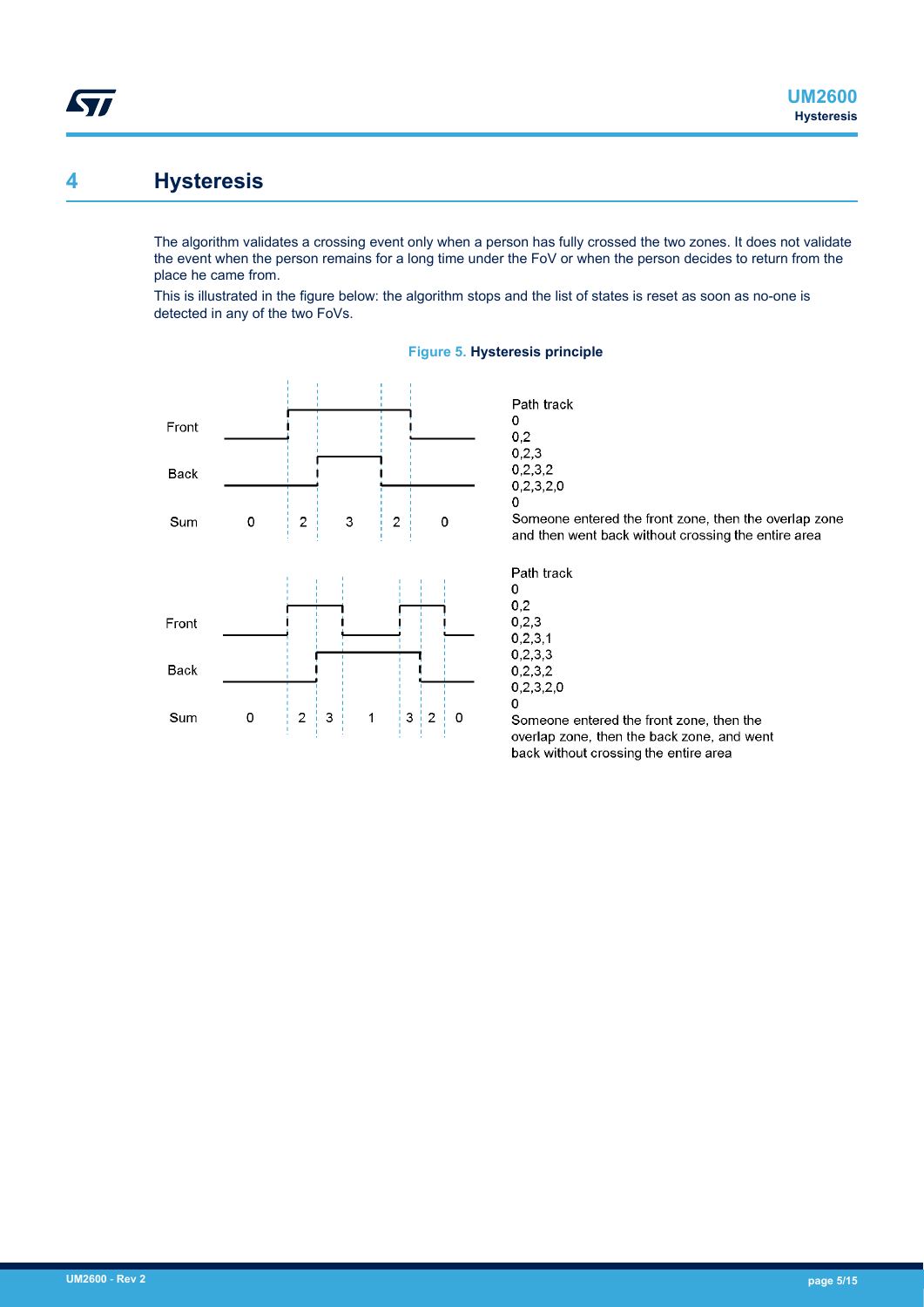## **5 VL53L1X sensor and algorithm configuration**

It is sufficient to set the two FoVs by dividing the 16\*16 SPAD array of the VL53L1X sensor into two sub N\*16 arrays. For example, N can be chosen within the interval [4, 8]. This means that it is not necessary to use the same SPADs for front and back ranging. Alternatively enabling 7\*16 SPADs is sufficient to see a person in the two zones at the same time when this person stands directly under the sensor, in the middle of the two FoVs. It is recommended to configure the sensor to range alternatively on the two zones every 20 ms.

### **Figure 6. Example of configuration of the SPAD array**



The figure below shows the captured distances from two zones, where the VL53L1X is set at 2600 mm from the floor. The black arrows correspond to the times when a person was detected entering or exiting the area being tracked. Three crossings are visible. The first two arrows correspond to two entries and the last one corresponds to an exit. The red and blue dots are distances measured by the sensor from the front and back zones.



#### **Figure 7. Example of captured distances**

<span id="page-5-0"></span>577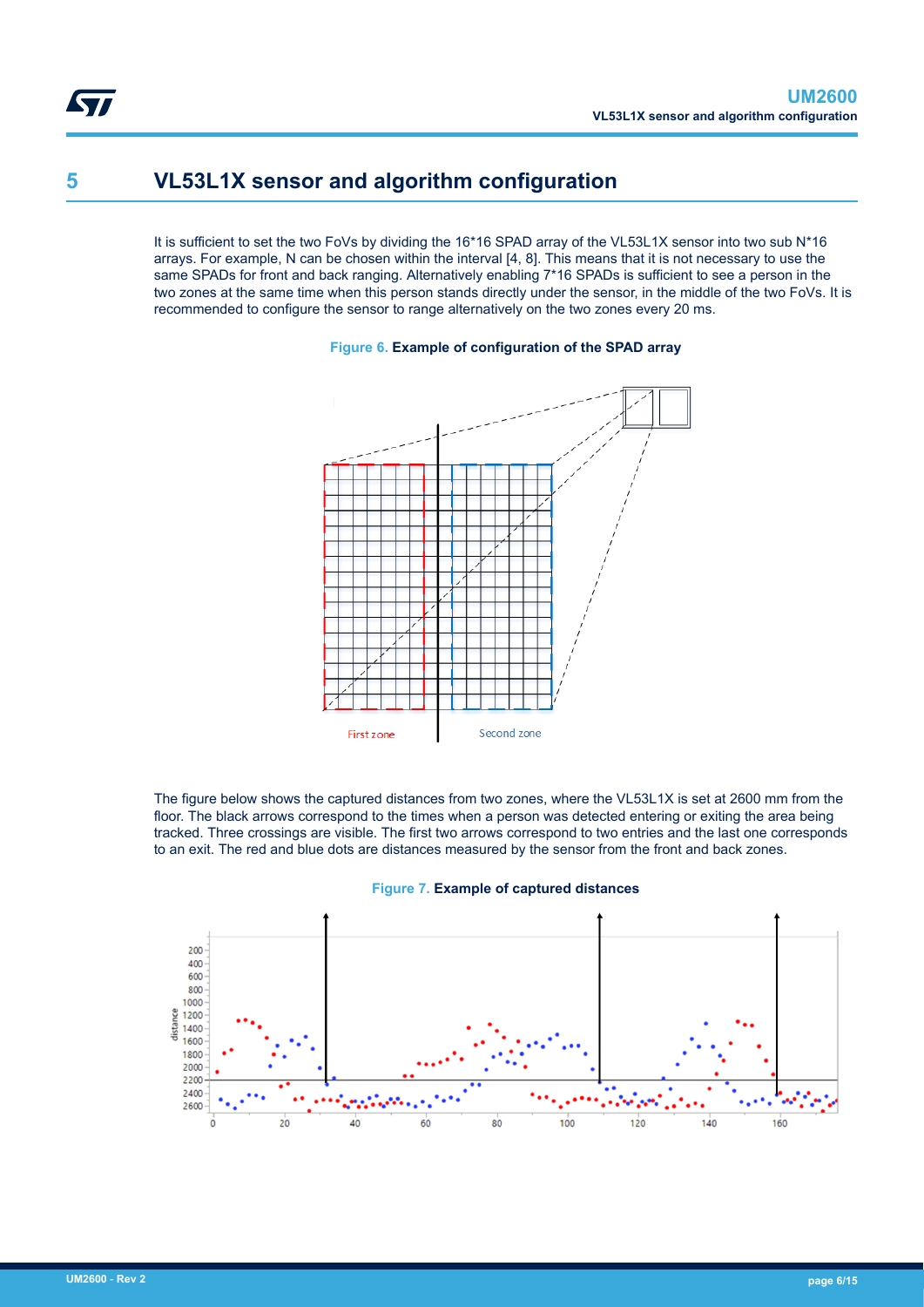## <span id="page-6-0"></span>**6 Setup reliability**

### **6.1 Ranging on the floor to determine the threshold**

Reliability of the algorithm relies on the accuracy of the setup which detects the distance between the sensor and the floor. This can be ensured only if nothing (e.g. no obstacle or static object) blocks the front and back FoVs. To assess if a setup is reliable, a significant number of distances can be measured with the sensor. Then, a histogram diagram can be established to confirm that the sensor is correctly set up and that no target is within its FoVs.

A threshold needs to be defined, which is achieved after having ranged on the flooring material over a significant number of samples. In fact, the threshold should be chosen so that all the measured distances (when ranging the floor) are greater than this threshold. We recommend that at installation of the application, an autocalibration routine is launched to calculate the threshold. This is because flooring material can be different in many locations.

[Figure 9. Histogram of 3500 measured distances](#page-7-0) describes an example of such a calibration for the use case illustrated in Figure 8. People counting at 2345 mm distance from the floor. The distance between the sensor and the floor is 2345 mm, and as the minimum distance measured by the sensor is 2290 mm, the threshold is thus less than 2290 mm.

*Note: This calibration should be performed in the worst ambient light conditions, to maximize the jitter and obtain a threshold that is relevant to all possible ambient lighting conditions the counting setup is exposed to.*



#### **Figure 8. People counting at 2345 mm distance from the floor**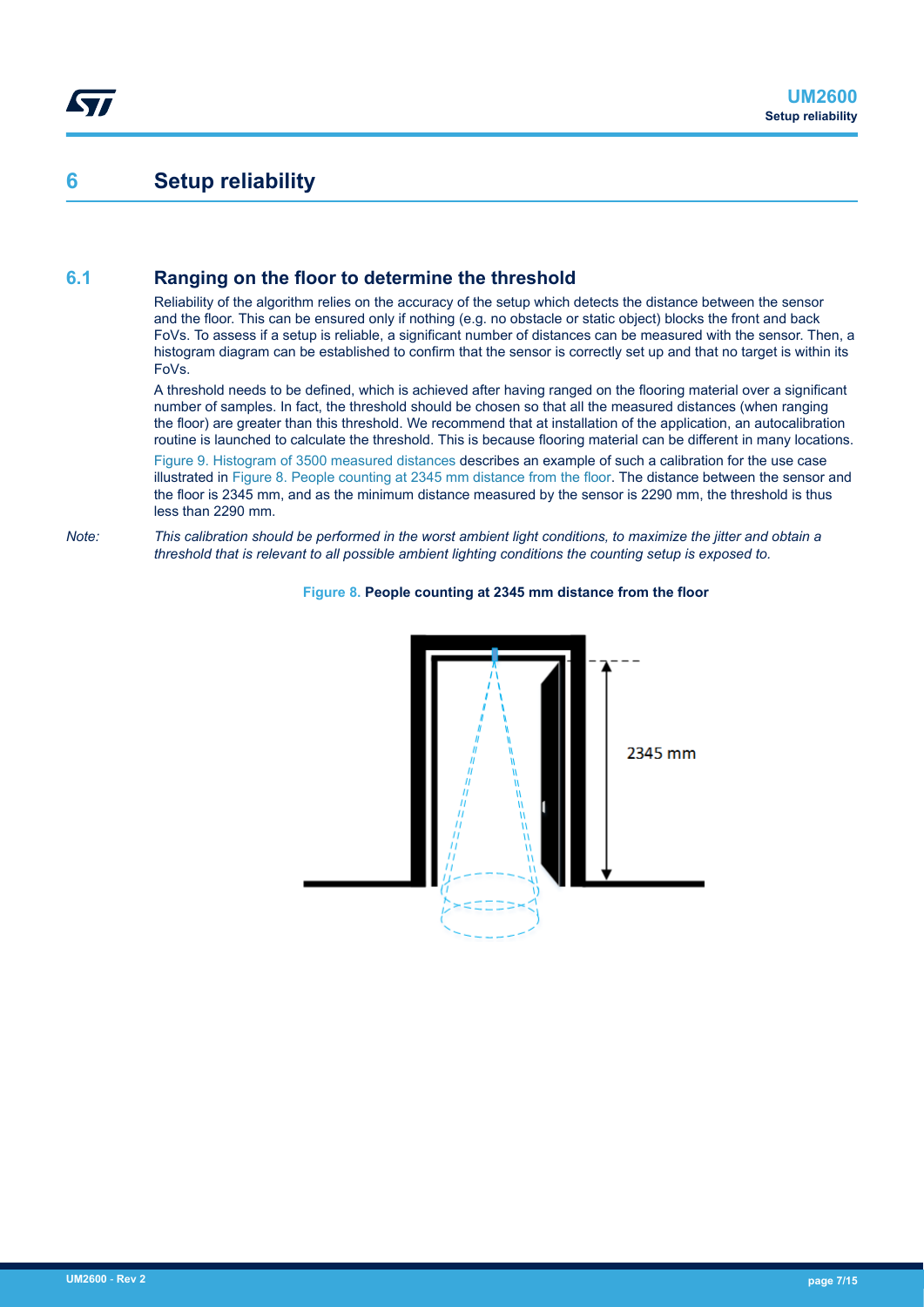

**Figure 9. Histogram of 3500 measured distances**

#### *Note: The mean of the measured distances, in case it equals the real distance between the sensor and the floor, is an indication of the reliability of the setup.*

In Figure 10. Reliable setup, the mean of the measured distances from the two zones are the same and equals the real distance between the sensor and the floor, which is 2600 mm. This indicates a reliable setup. Here, the threshold is less than 1920 mm.



### **Figure 10. Reliable setup**

<span id="page-7-0"></span>Ly,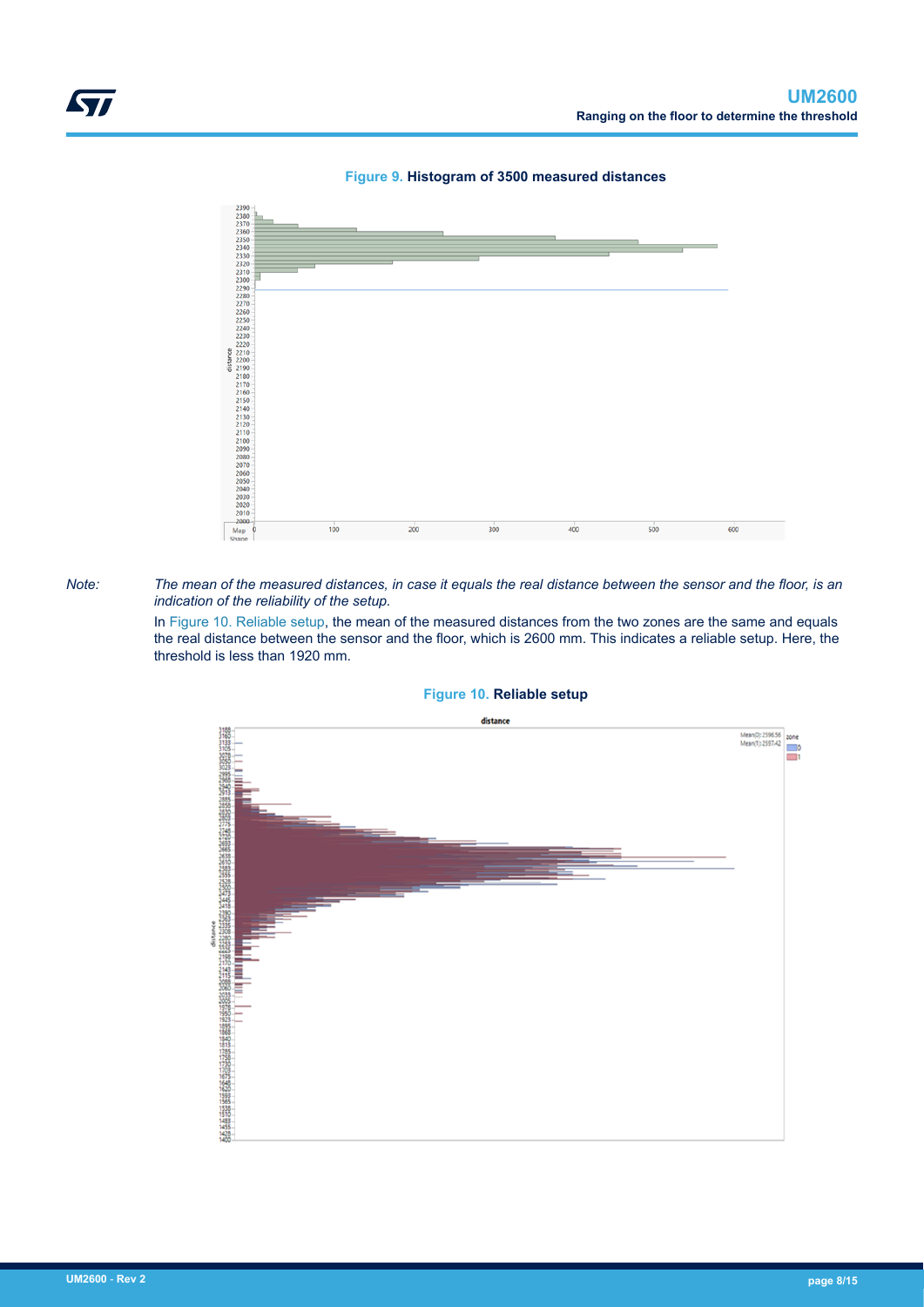A setup is considered good if the sensor detects only the floor in the two FoVs. Consequently, the verticality of the FoV is ensured. However, the tracking area must not be too narrow. In situations where the verticality cannot be fully ensured, or when the FoVs are narrow, it is advised to alternatively enable N\*M SPADs as follows:

- N to be within the interval [4, 8] as described above and enabled SPADs should be centered
- M to be within the interval [8, 16] and the SPADs to remain centered for a narrow but non vertical setup. If the verticality of the FoV cannot be ensured, the SPADs do not have to be centered.

Floor detection reliability can be checked by running a trimming procedure to adjust the width of the back and front FoVs, by enabling the relevant SPADs. Analysis of the extracted histograms can help in detecting the SPADs belonging to the parts of the FoVs that do not range on the floor and should never be enabled. Note that the smaller the number of lines of SPADs used for this trimming, the larger the number of histogram values that have to be computed.

The figure below shows a trimming procedure example in which a significant number of distances have been extracted by ranging with the SPADs enabled within the red rectangle (10 SPADs lines). The red rectangle can be moved by one line or more between each test.



#### **Figure 11. Trimming procedure**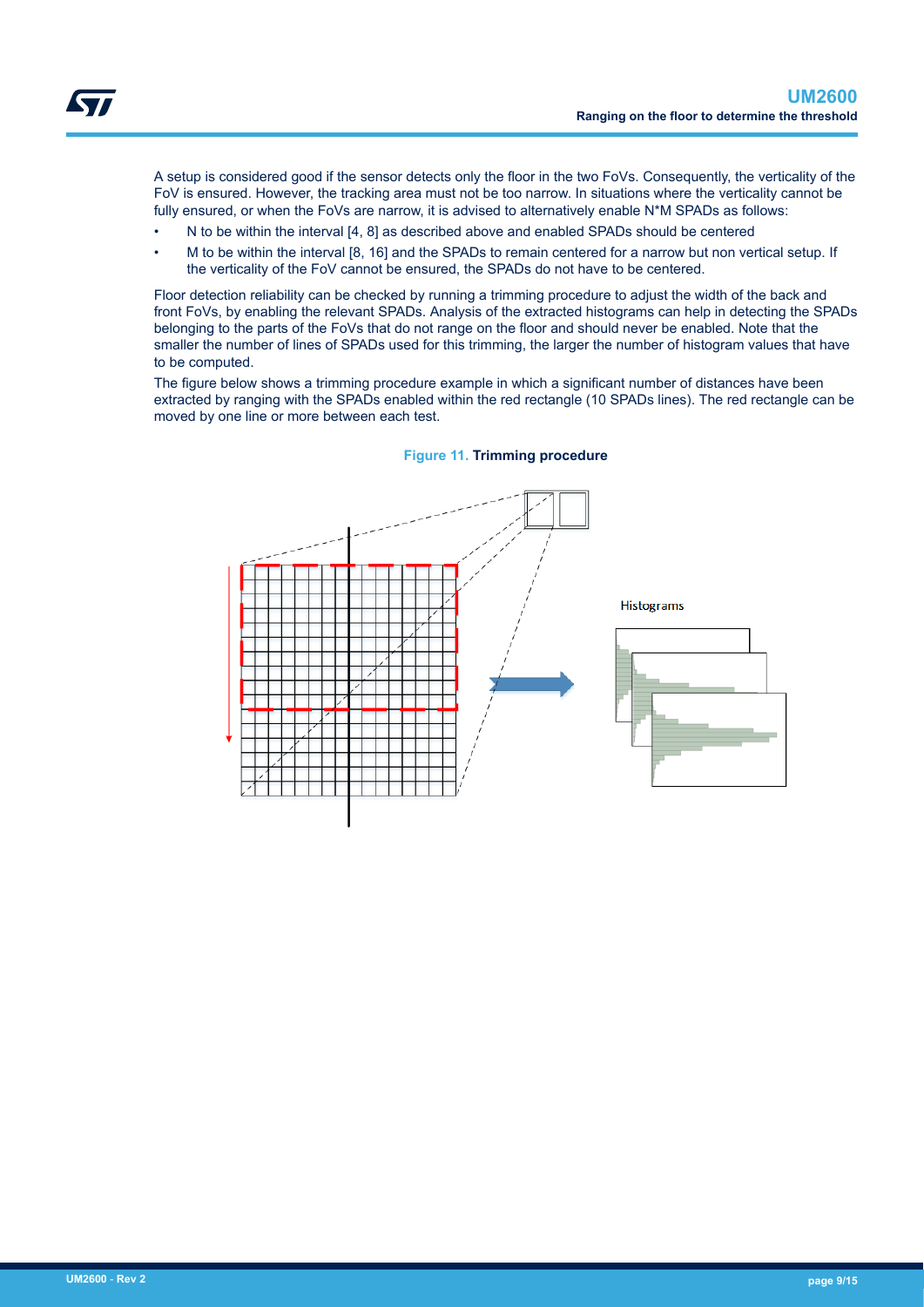### <span id="page-9-0"></span>**6.2 Ensure overlap in the two detection zones**

The algorithm example relies on the fact that a person crossing an area being tracked must first be detected in the first zone, then in both zones at the same time, and finally in the second zone. In [Figure 7. Example](#page-5-0) [of captured distances,](#page-5-0) both tracking paths have a few dots corresponding to the moment when a person was detected in both zones simultaneously. Increasing N, increases this number of dots, but could decrease the number of dots corresponding to the time when a person is detected only in the first or second zone.

To optimize the behavior of the algorithm, it is advised to choose N as small as possible and to apply a filter, on the detected distances, which consists of considering only the minimum distance value from the last Z measurements, up to the time where a person is detected in the last zone. This significantly optimizes the probability of detecting a person in each of the zones of the tracking path.

The figure below shows the well-defined detection of a person in each of the three zones.



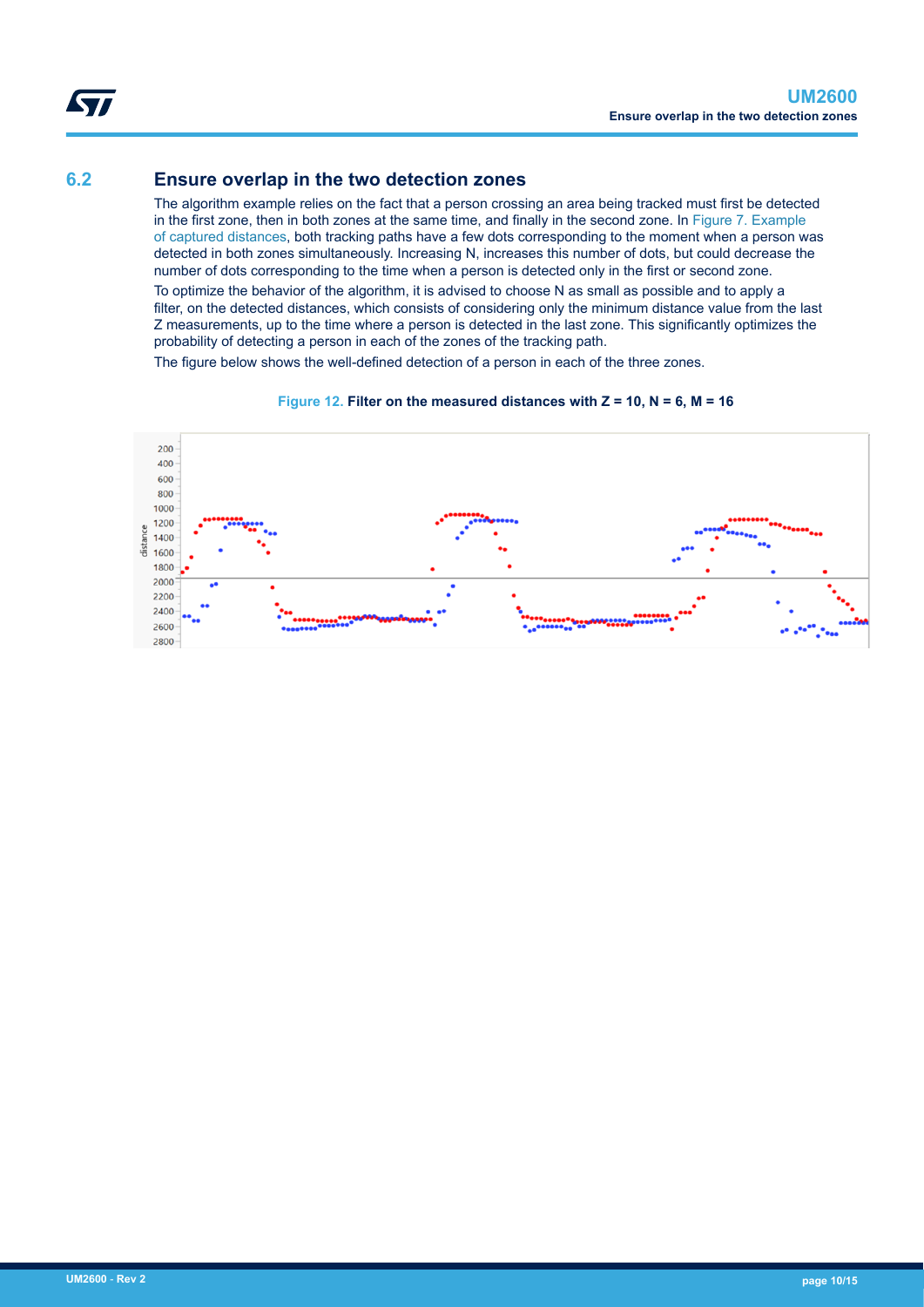## <span id="page-10-0"></span>**7 Example: long black hair**

A long dark hair returns much less photons that a blond hair. Therefore, the reflected signal is lower and the reported distance may be bigger than the real distance, since the device gets a mixed signal of photons that have bounced on the hair of the tracked person and on the floor.

Figure 13. Example of a fast moving person with long black hairshows an example of a fast moving person with long black hair. In this case, the algorithm does not count the person if the threshold is set with the value corresponding to the red line. It is recommended to set a threshold at its maximum possible value, but still less than the minimum value reported by the autocalibration, as described in [Section 6.1 Ranging on the floor to](#page-6-0) [determine the threshold.](#page-6-0)



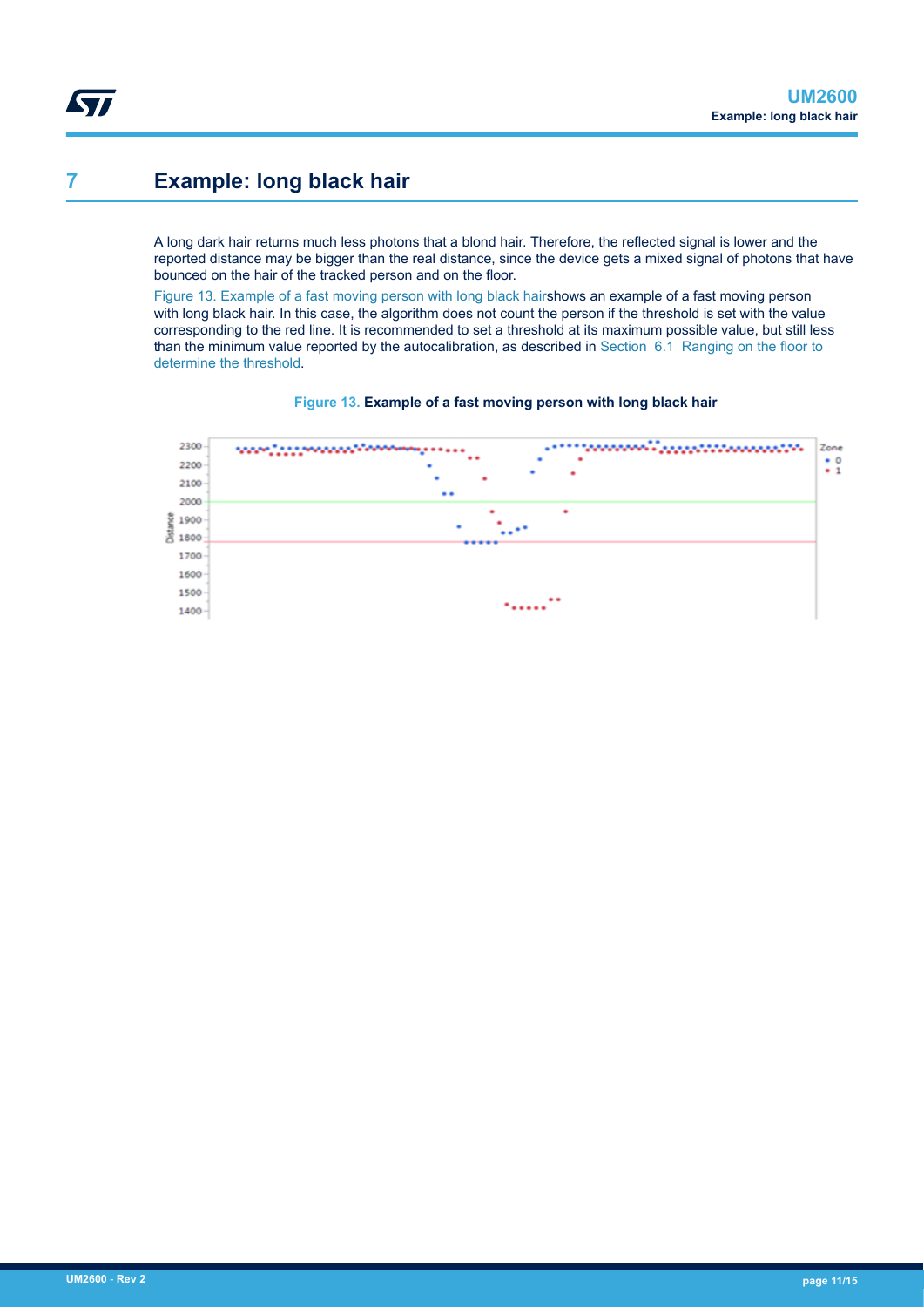## **8 Software and board package**

<span id="page-11-0"></span>Ly,

The software example runs a proof of concept, implementing the algorithm as described above. This software runs on a NUCLEO F401RE board, accompanied by one X-NUCLEO-53L1A1 expansion board (see figure below).

**Figure 14. NUCLEO FR01RE board and X-NUCLEO-53L1A1 expansion board**



To operate,

- Place the device **without any object within 2 m in front of the ToF sensor**
- Wave your arm in front of the sensor from left to right and from right to left at a distance ~50 cm
- the people counting result displays as shown in the figure below (in Tera term)
- The serial baud rate is set at the 460800 bauds per second

**Figure 15. Tera term**

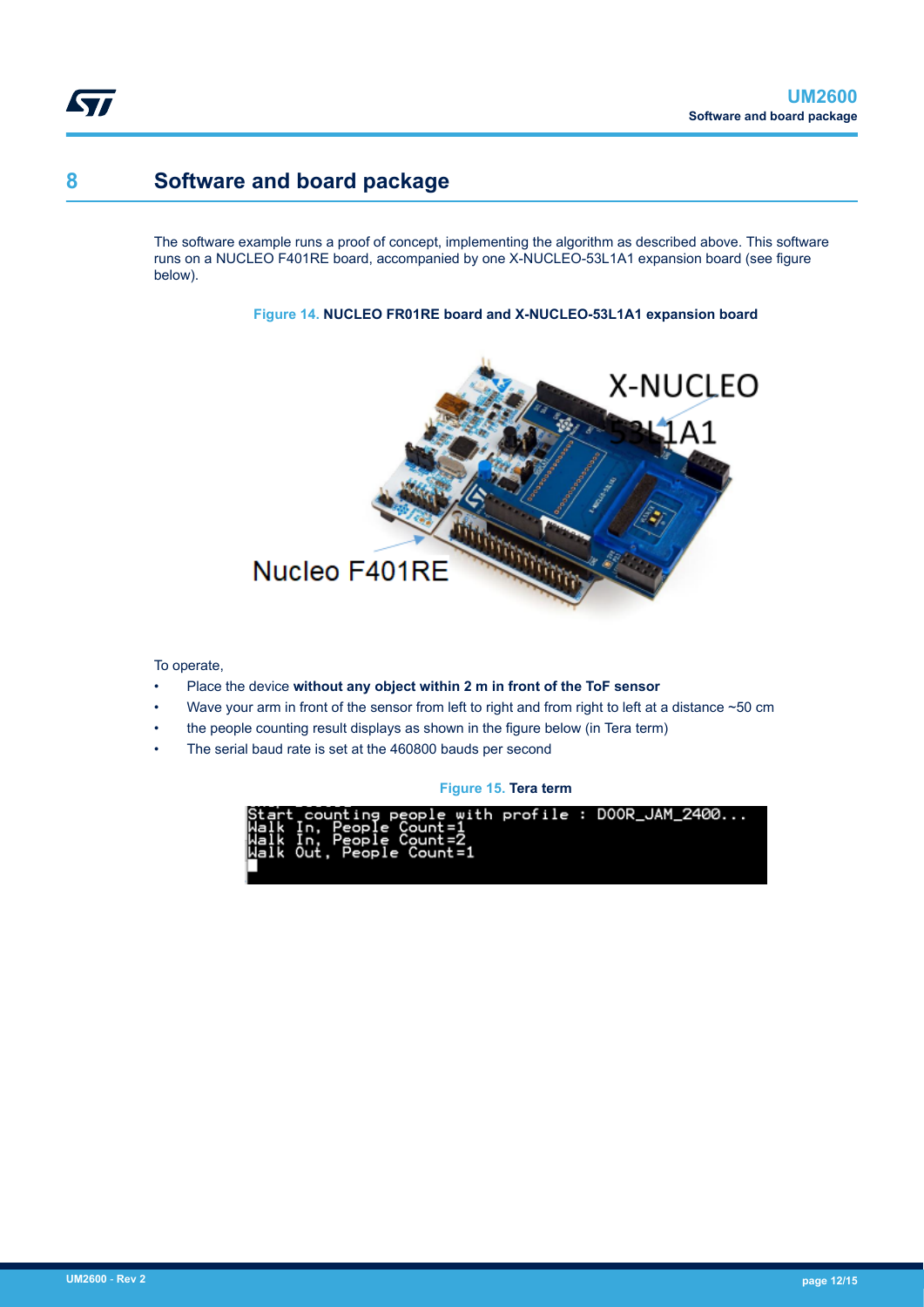# <span id="page-12-0"></span>**Revision history**

| <b>Date</b> | <b>Version</b> | <b>Changes</b>                                                                                                                                                                                          |
|-------------|----------------|---------------------------------------------------------------------------------------------------------------------------------------------------------------------------------------------------------|
| 26-Jun-2019 |                | Initial release                                                                                                                                                                                         |
| 18-Dec-2020 | 2              | Section 3 Algorithm description: updated cross references to figures.                                                                                                                                   |
|             |                | Section 5 VL53L1X sensor and algorithm configuration: added content.                                                                                                                                    |
|             |                | Section 6.1 Ranging on the floor to determine the threshold: added new<br>content and figures; removed original "reliable" and "unreliable" figures.                                                    |
|             |                | Section 6.2 Ensure overlap in the two detection zones: removed some text.                                                                                                                               |
|             |                | Added Section 7 Example: long black hair                                                                                                                                                                |
|             |                | Section 8 Software and board package: removed original content (and<br>added to Section 5 VL53L1X sensor and algorithm configuration), added<br>new content, and moved this section to end of document. |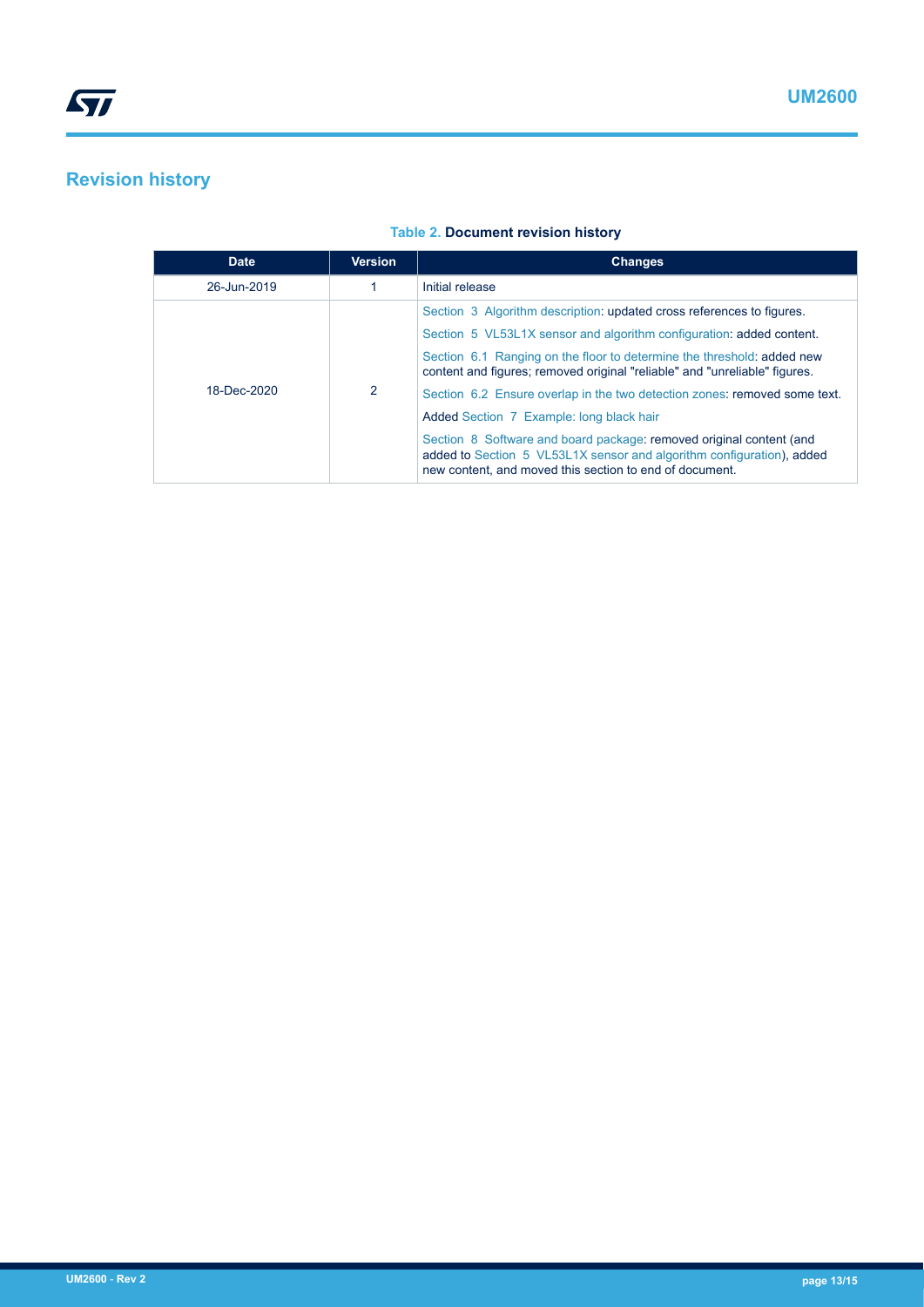

# **Contents**

| $\mathbf 1$      |     |  |  |  |
|------------------|-----|--|--|--|
| $\overline{2}$   |     |  |  |  |
| 3 <sup>1</sup>   |     |  |  |  |
| $\blacktriangle$ |     |  |  |  |
| 5 <sup>1</sup>   |     |  |  |  |
| 6                |     |  |  |  |
|                  | 6.1 |  |  |  |
|                  |     |  |  |  |
| $\mathbf{7}$     |     |  |  |  |
| 8                |     |  |  |  |
|                  |     |  |  |  |
|                  |     |  |  |  |